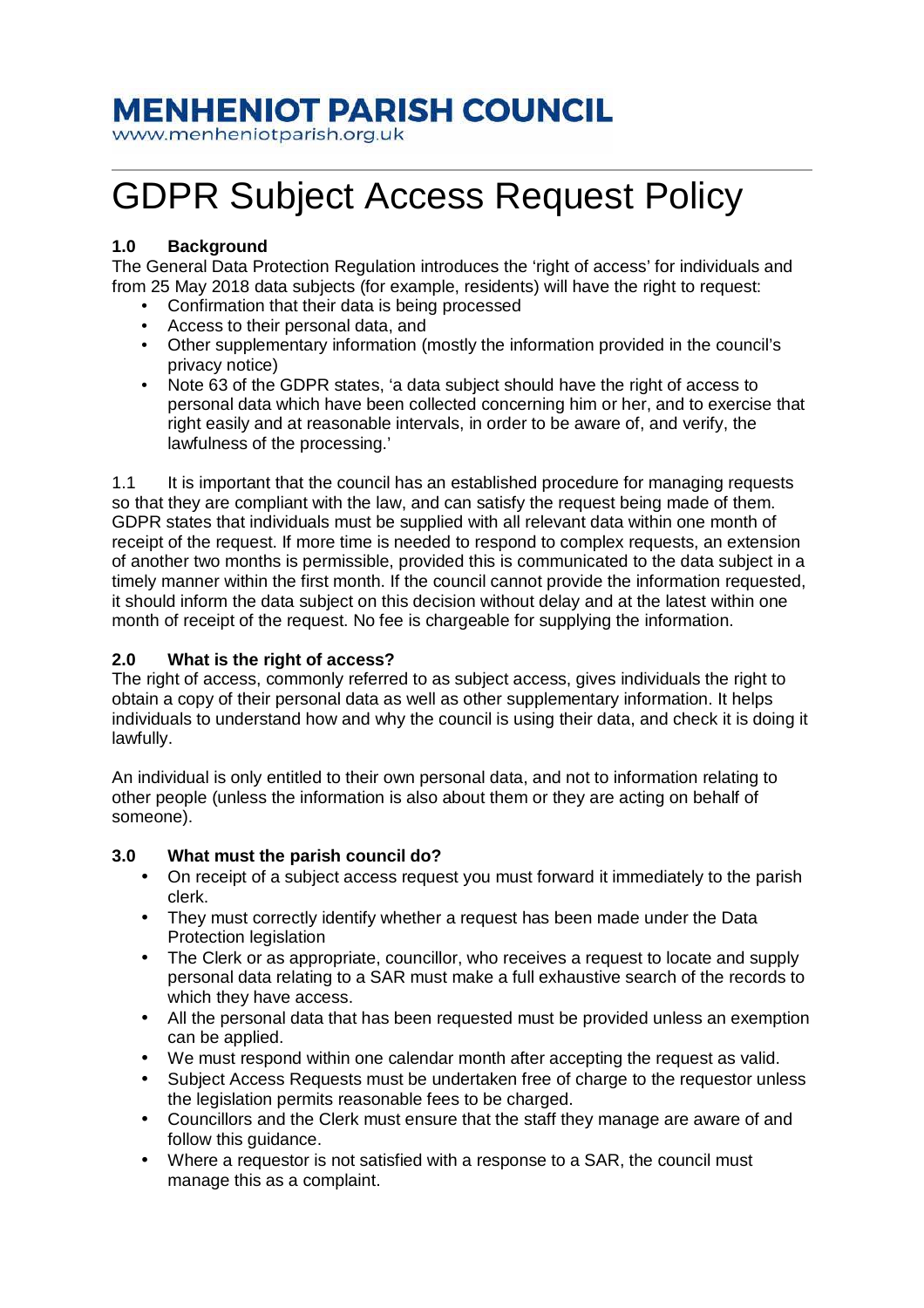#### **4.0 How must we do it?**

4.1 Notify Parish Clerk upon receipt of a request.

4.2 The Clerk must ensure a request has been received in writing where a data subject is asking for sufficiently well-defined personal data held by the council relating to the data subject. Clerk should clarify with the requestor what personal data they need. They must supply their address and valid evidence to prove their identity. The council will accept the following forms of identification:

- Current UK/EEA Passport
- UK Photocard Driving Licence (Full or Provisional)
- Firearms Licence / Shotgun Certificate
- EEA National Identity Card
- Full UK Paper Driving Licence
- State Benefits Entitlement Document\*
- State Pension Entitlement Document\*
- HMRC Tax Credit Document\*
- Local Authority Benefit Document\*
- State/Local Authority Educational Grant Document\*
- HMRC Tax Notification Document
- Disabled Driver's Pass
- Financial Statement issued by bank, building society or credit card company+
- Judiciary Document such as a Notice of Hearing, Summons or Court Order
- Utility bill for supply of gas, electric, water or telephone landline+
- Most recent Mortgage Statement
- Most recent council Tax Bill/Demand or Statement
- Tenancy Agreement
- Building Society Passbook which shows a transaction in the last 3 months and your address

\* These documents must be dated in the past 12 months, +These documents must be dated in the past 3 months.

4.3 Depending on the degree to which personal data is organised and structured, Clerk will need to search emails (including archived emails and those that have been deleted but are still recoverable), Word documents, spreadsheets, databases, systems, removable media (for example, memory sticks, floppy disks, CDs), tape recordings, paper records in relevant filing systems etc. which your area is responsible for or owns.

Council must not withhold personal data because they believe it will be misunderstood; instead, they should provide an explanation with the personal data. Data must be provided in an "intelligible form", which includes giving an explanation of any codes, acronyms and complex terms. The personal data must be supplied in a permanent form except where the person agrees or where it is impossible or would involve undue effort. You may be able to agree with the requester that they will view the personal data on screen or inspect files on our premises. You must redact any exempt personal data from the released documents and explain why that personal data is being withheld.

#### **5.0 How will we ensure compliance?**

- Making this clear on forms and on the council website (it is included in the council's General Privacy Notice)
- Through the use of induction, performance and training, as well as through establishing and maintaining appropriate day to day working practices. This applies to paid staff and councillors.
- A database is maintained allowing the council to report on the volume of requests and compliance against the statutory timescale.